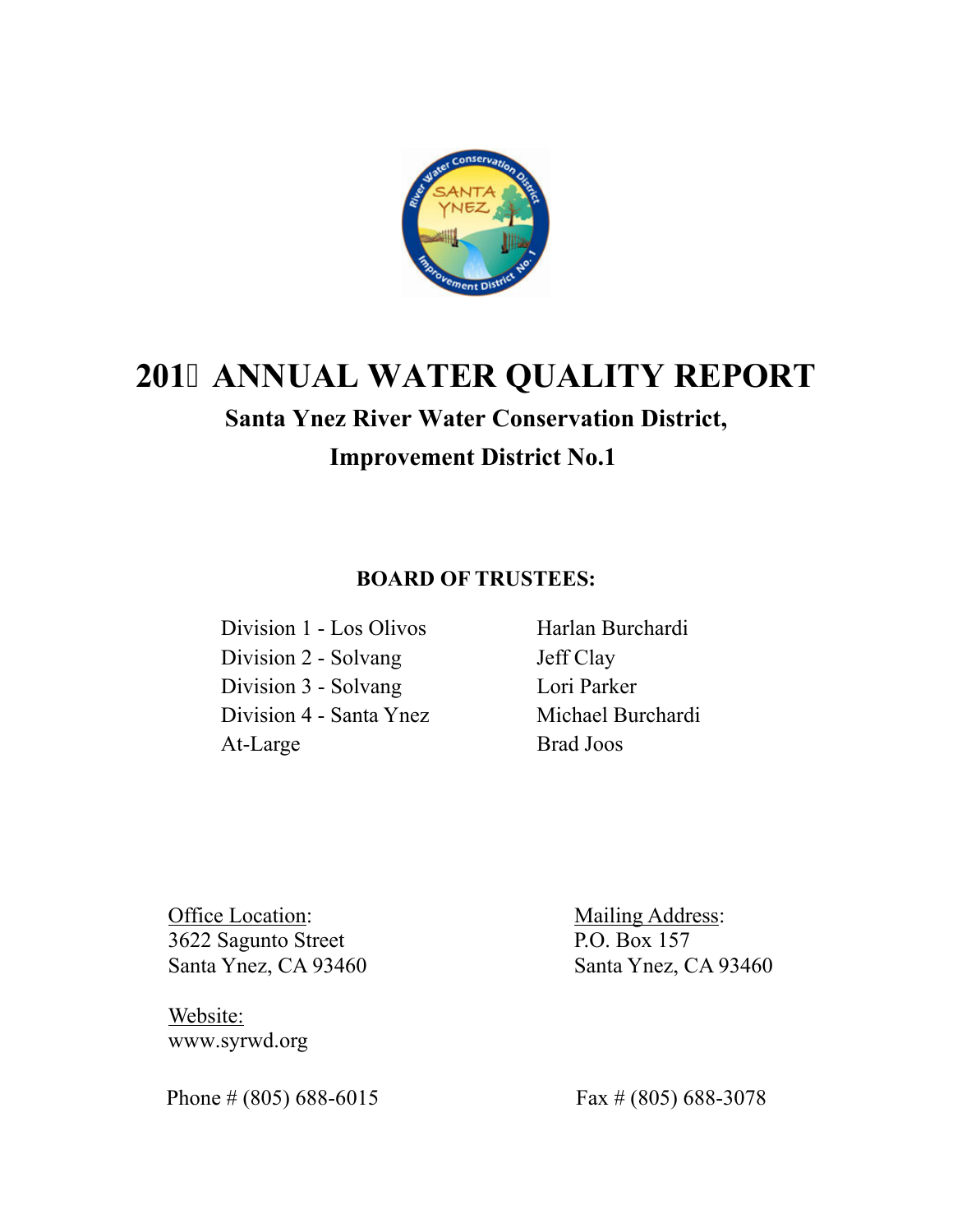# **2018 ANNUAL WATER QUALITY REPORT**

# **Santa Ynez River Water Conservation District, Improvement District No.1 (District)**

# To All District Customers:

This report provides a summary of the water quality results from sampling of District water supply wells, distribution system, and State Water Project supplies for the 2018 calendar year. As a public water purveyor to the communities of Santa Ynez, Los Olivos, Ballard, the City of Solvang, and the Santa Ynez Band of Chumash Indians, the District operates under a permit issued by the State Water Resources Control Board, Division of Drinking Water (DDW) (formerly California Department of Public Health). In accordance with its Water Supply Permit and California Safe Drinking Water regulations, the District routinely tests all ground water sources for a complete set of potential contaminants as well as other water quality constituents. State Water supplies are similarly tested by the Central Coast Water Authority (CCWA). The results of these sampling and monitoring efforts for the 2018 calendar year are included in this report, along with additional information regarding your water supplies. Analytical data presented in this report represent the quality of the water delivered daily to you through your water service connection.

# **District water sources in use in 2018**:

1) Ground Water – 14 supply wells

In 2018, the District operated four (4) active supply wells pumping ground water from the Santa Ynez Upland ground water basin. Bounded by the foothills of the San Rafael Mountains to the north, this wedge-shaped area encompasses approximately 130 square-miles, paralleling the Santa Ynez River to the south and narrowing east to Red Rock Canyon. Active District wells in the Upland Basin range in depth from less than 500 feet to over 1,300 feet. The production rate (i.e., flow rate) of these "Upland" wells ranges from 240 to over 950 gpm (gallons/minute).

Mostly separated from the southern margin of the Upland Basin by a barrier of impermeable rocks are the waterbearing alluvial (sand and gravel) deposits that fill the trough-like channel carved within the Santa Ynez River floodplain. During 2018, the District utilized ten (10) River wells constructed in these alluvial deposits to a maximum depth of 70 feet. The production rate of these wells ranges from 175 to 650 gpm.

2) Surface Water – State Water Project

While the District still maintains an annual entitlement to water from Cachuma Lake, the only source of surface water served by the District comes from the State Water Project. The District's entitlement from the Cachuma Project is exchanged for an equal amount of State Water under an exchange agreement with water agencies on the south coast of Santa Barbara County. In addition to the exchanged Cachuma water, the District also receives State Water directly by entitlement. Surface water from the California Aqueduct is treated at the Polonio Pass Water Treatment plant in San Luis Obispo County prior to entering the 143-mile long pipeline en route to the District's Mesa Verde Pumping Plant in Santa Ynez. State Water supplies, via exchange and direct entitlement, made up approximately 31 percent of the District's total supply in 2018.

The District monitored eight (8) inactive wells in the Upland Basin during the 2018 calendar year. Wells are designated inactive for a variety of reasons such as operational restrictions, regulatory requirements, and water quality parameters.

# **Drinking Water Source Assessments**

The 1996 Amendments to the Federal Safe Drinking Water Act established the Drinking Water Source Assessment and Protection (DWSAP) Program to assess all sources of drinking water for vulnerability to contamination and to establish source protection programs. The District has evaluated each of the well locations in the District following the program guidelines. In summary, possible contaminating activities (PCAs) in the Upland Basin include septic systems and agricultural drainage. Contaminant sources that have the potential to affect wells located within the Santa Ynez River floodplain include septic systems, other wells (active and abandoned), agricultural drainage, upstream contaminant sources, application of agricultural chemicals, and surface runoff from roads. For the 2018 reporting period, the only contaminant associated with these PCAs detected in any of the wells was nitrate (reported as NO<sub>3</sub>-N). Nitrate was detected in all active Upland wells and five (5) active River wells, with detected concentrations ranging from 0.41 to 2.2 parts per million (ppm). Annual monitoring of all active supply wells is required to assure that concentrations remain below the 10 ppm Maximum Contaminant Level (MCL) equivalent for nitrate (as nitrogen). Should nitrate concentrations exceed one-half the MCL, more frequent (quarterly) monitoring would be required. All assessment information is maintained by the District.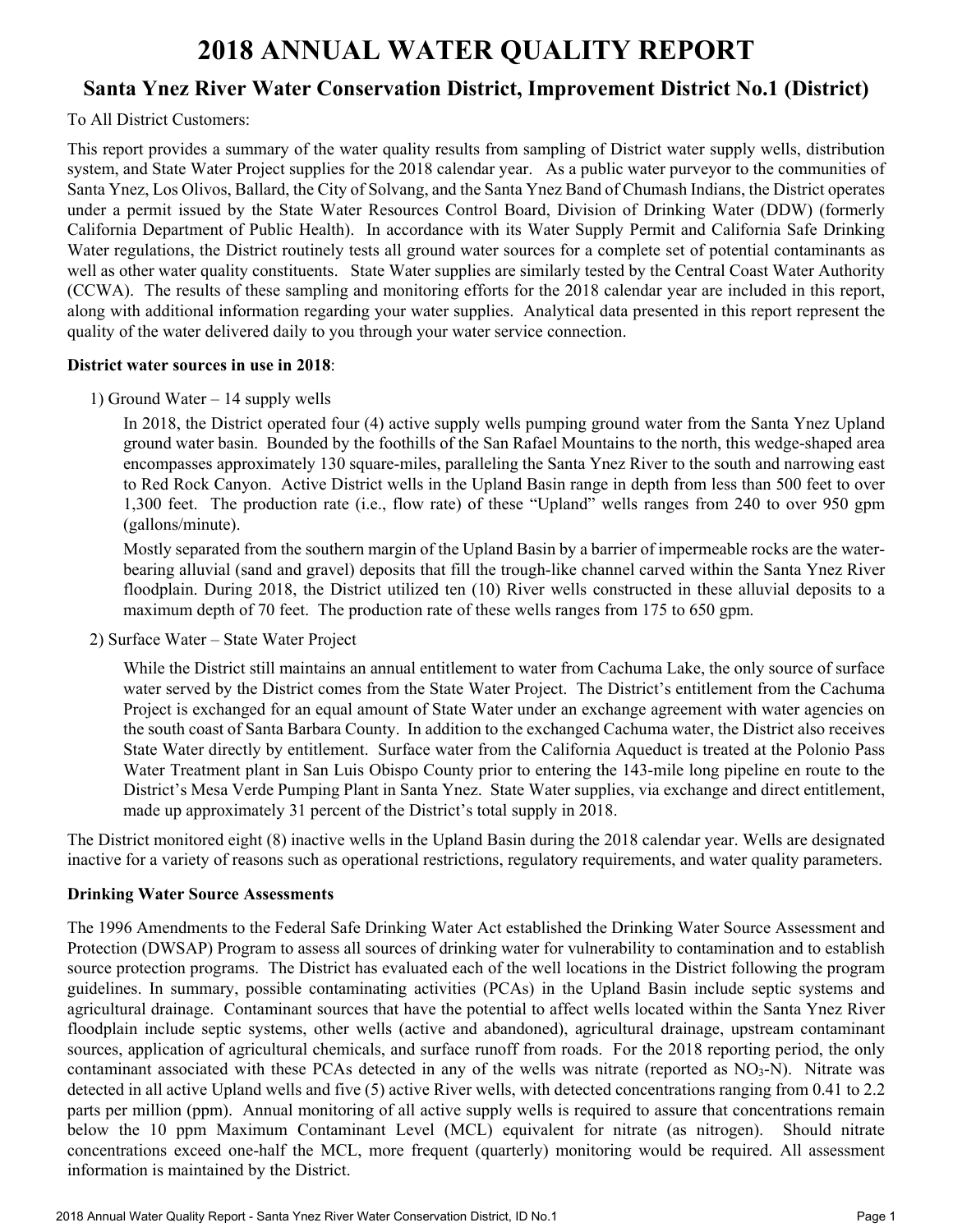# *TERMS USED IN THIS REPORT:*

**Maximum Contaminant Level (MCL)**: The highest level of a contaminant that is allowed in drinking water. Primary MCLs are set as close to the PHGs (or MCLGs) as is economically and technologically feasible. Secondary MCLs are set to make drinking water aesthetically pleasing (i.e., protect the odor, taste, and appearance of the water).

l

**Primary Drinking Water Standards (PDWS)**: MCLs for contaminants that affect health along with their monitoring, reporting, and water treatment requirements.

**Secondary Drinking Water Standards (SDWS):**  MCLs for contaminants that affect taste, odor, or appearance of the drinking water. Contaminants with SDWSs do not affect health at the established MCL.

**Maximum Residual Disinfectant Level Goal (MRDLG)**: The level of a disinfectant added for water treatment below which there is no known or expected risk to health. MRDLGs are set by the U.S. Environmental Protection Agency.

**Maximum Residual Disinfectant Level (MRDL)**: The level of a disinfectant added for water treatment that may not be exceeded at the consumer's tap.

**Public Health Goal (PHG)**: The level of a contaminant in drinking water below which there is no known or expected risk to health. PHGs are set by the Office of Environmental Health and Hazard Assessment (OEHHA).

**Maximum Contaminant Level Goal (MCLG)**: The level of a contaminant in drinking water below which there is no known or expected risk to health. MCLGs are set by the U.S. Environmental Protection Agency (USEPA).

**Regulatory Action Level (AL)**: The concentration of a contaminant which, if exceeded, triggers treatment or other requirements which a water system must follow.

**Detection Limit for the Purposes of Reporting (DLRs):** The minimum concentration a certified laboratory must detect for a given analytical parameter to comply with State regulations.

**Treatment Technique (TT)**: A required process intended to reduce the level of a contaminant in drinking water.

# **Potential Contaminants in Source Water**

*Federal regulation requires the following information to be included in this report. Because it is general information, it does not necessarily apply to the drinking water provided by the District. Information specific to your drinking water is found in the summary table on Page 3.* 

In general, sources of both tap water and bottled water include rivers, lakes, streams, ponds, reservoirs, springs, and wells. As water travels over the surface of the land or through the ground, it dissolves naturally-occurring minerals and, in some cases, radioactive material, and can pick up substances resulting from the presence of animals or from human activity. Contaminants that could be present in source water include the following:

- *Microbial contaminants*, such as viruses and bacteria that may come from sewage treatment plants, septic systems, agricultural livestock operations, and wildlife.
- *Inorganic contaminants*, such as salts and metals that can be naturally-occurring or result from urban stormwater runoff, industrial or domestic wastewater discharges, oil and gas production, mining, or farming.
- *Pesticides and herbicides*, which may come from a variety of sources such as agriculture, urban stormwater runoff, and residential uses.
- *Organic chemical contaminants*, including synthetic and volatile organic chemicals that are byproducts of industrial processes and petroleum production, and can also come from gas stations, urban stormwater runoff, and septic systems.
- *Radioactive contaminants*, which can be naturally-occurring or be the result of oil and gas production and mining activities.

In order to ensure that tap water is safe to drink, the U.S. Environmental Protection Agency (USEPA) and DDW prescribe regulations that limit the amount of certain contaminants in water provided by public water systems. DDW regulations also establish limits for contaminants in bottled water that require the same level of protection for public health.

# **Analytical Results**

The following summary table of analytical results lists the range and average concentrations of the drinking water contaminants (as well as other water quality constituents) that were detected during the most recently required sampling for each source and constituent listed. Also listed are results of the District's required distribution system sampling. It is worth noting that chemicals not detected are not included in the report. Additionally, DDW sampling requirements allow for source monitoring of certain contaminants less than once per year because the concentrations of these contaminants do not vary significantly from year to year. Therefore, some of the data listed in the table, though representative of the source water quality, are more than a year old.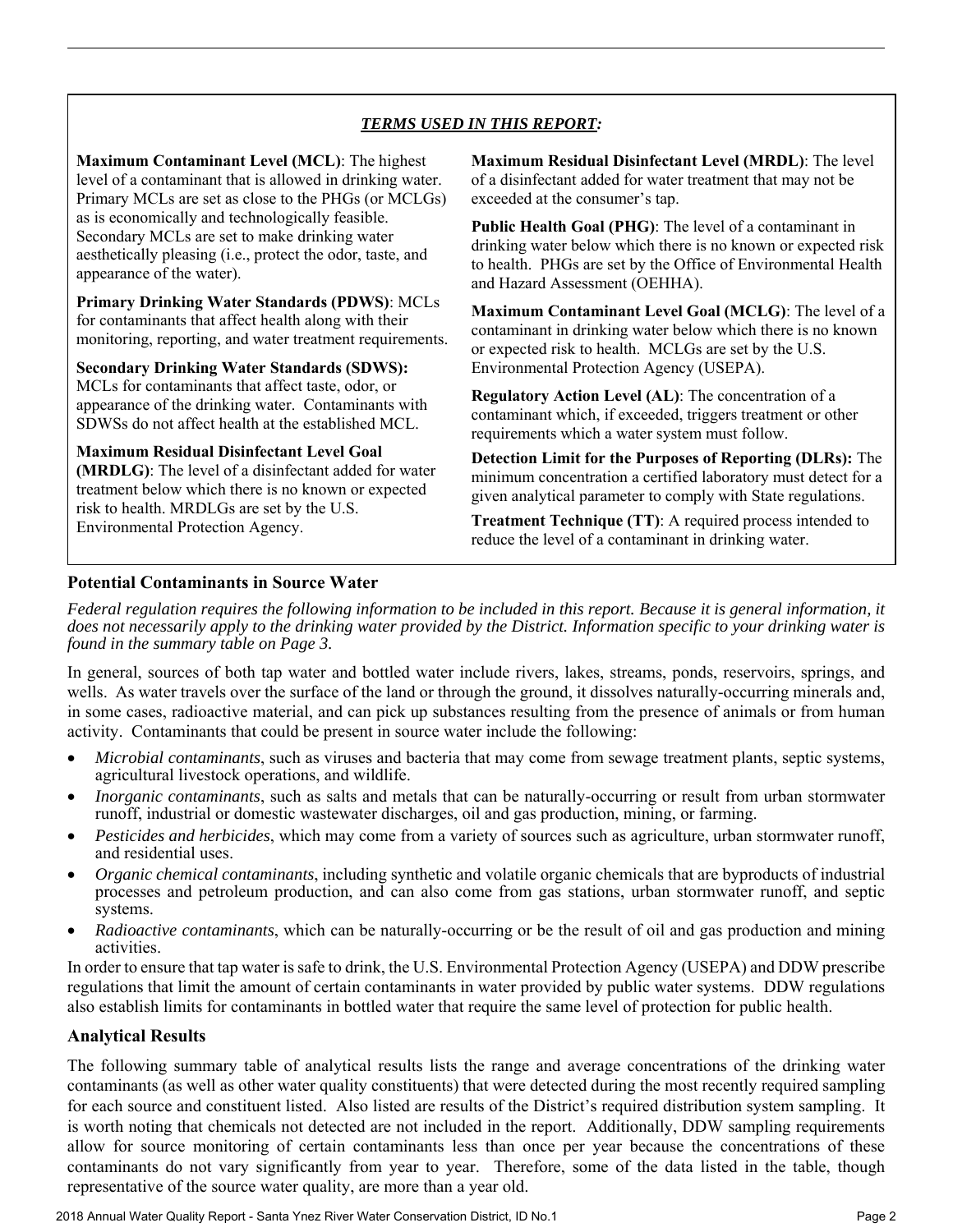## 2018 Analytical Results - Summary Table

|                                                                |              |              |            |              |         | <b>Drinking Water Source</b> |        |                                        |  |  |  |
|----------------------------------------------------------------|--------------|--------------|------------|--------------|---------|------------------------------|--------|----------------------------------------|--|--|--|
|                                                                |              | <b>State</b> | <b>PHG</b> | <b>State</b> | Range   | State                        | Ground |                                        |  |  |  |
| Parameter                                                      | <b>Units</b> | <b>MCL</b>   | (MCLG)     | DLR          | Average | Water                        | Water  | <b>Major Sources in Drinking Water</b> |  |  |  |
| <b>DRIMARY</b><br>STANDARDS-Mandatory Health-Related Standards |              |              |            |              |         |                              |        |                                        |  |  |  |

#### **PRIMARY STANDARDS--Mandatory Health-Related Standards**

| <b>CLARITY</b>         |            |                                       |       |          |           |             |  |
|------------------------|------------|---------------------------------------|-------|----------|-----------|-------------|--|
| <b>Combined Filter</b> | <b>NTU</b> | I NTU<br>U everv 4 hours<br>$1 = < 1$ | Range | 0 - 0.13 | <b>NA</b> | Soil runoff |  |
| Effluent Turbidity(a)  |            | T=95% of samples <0.3 NTU             | %     | 100%     | <b>NA</b> |             |  |

#### **INORGANIC CHEMICALS**

| Aluminum(b)           | ppm | (b) | 0.6   | 0.05 | Range   | ND - 0.095 | ND - 0.47      | Residue from water treatment process;             |
|-----------------------|-----|-----|-------|------|---------|------------|----------------|---------------------------------------------------|
|                       |     |     |       |      | Average | 0.058      | 0.064          | Erosion of natural deposits                       |
| Arsenic               | ppb | 10  | 0.004 |      | Range   | ND.        | ND - 2.5       | Erosion of natural deposits; orchard runoff; from |
|                       |     |     |       |      | Average | <b>ND</b>  | 0.25           | glass/electronics production wastes               |
| Chromium (Total Cr)   | ppb | 50  | (100) | 10   | Range   | <b>ND</b>  | ND - 18        | Erosion of natural deposits; steel,               |
|                       |     |     |       |      | Average | <b>ND</b>  | 3.8            | pulp mills, and chrome plating wastes             |
| Fluoride              | ppm | 2   |       | 0.1  | Range   | ND.        |                | ND - 0.33 Erosion of natural deposits;            |
|                       |     |     |       |      | Average | <b>ND</b>  | 0.23           | water additive for tooth health                   |
| <b>Nickel</b>         |     | 100 | 12    | 10   | Range   | <b>ND</b>  | <b>ND - 11</b> | Erosion of natural deposits; discharge from       |
|                       | ppb |     |       |      | Average | <b>ND</b>  | 1.1            | metal factories                                   |
| Nitrate (as Nitrogen) | ppm | 10  | 10    | 0.4  | Range   | <b>ND</b>  | ND - 2.2       | Runoff and leaching from fertilizer use; leaching |
|                       |     |     |       |      |         | <b>ND</b>  | 0.72           | from septic tanks and sewage; erosion of natural  |
|                       |     |     |       |      | Average |            |                | deposits                                          |

#### **RADIONUCLIDES**

|                | pCi/L | 15<br>20 | <b>NA</b><br>0.5 | ι. | Range   | ΝD        | ND -<br>$\Lambda$<br>. <u>.</u> |                             |  |
|----------------|-------|----------|------------------|----|---------|-----------|---------------------------------|-----------------------------|--|
| Gross Alpha(c) |       |          |                  |    | Average | ΝD        | 4.0                             | Erosion of natural deposits |  |
| Uranium(d)     | pCi/L |          |                  |    | Range   | NC        | $-5.6$<br>ີ່<br>$\sim$          | Erosion of natural deposits |  |
|                |       |          |                  |    | Average | <b>NC</b> | າາ<br>ے.ت                       |                             |  |

## **SECONDARY STANDARDS--Aesthetic Standards**

| Aluminum                |            | 0.2       | <b>NA</b> | 0.05                     | Range   | ND - 0.095     | ND - 0.47       | Residue from water treatment process;                |
|-------------------------|------------|-----------|-----------|--------------------------|---------|----------------|-----------------|------------------------------------------------------|
|                         | ppm        |           |           |                          | Average | 0.058          | 0.064           | Erosion of natural deposits                          |
| Chloride                |            | 500       | <b>NA</b> |                          | Range   | 39 - 140       | 29 - 54         | Runoff/leaching from natural deposits;               |
|                         | ppm        |           |           |                          | Average | 81             | 36.8            | seawater influence                                   |
| Color                   | <b>ACU</b> | 15        | <b>NA</b> | --                       | Range   | <b>ND</b>      | ND.             | Naturally-occurring organic materials                |
|                         |            |           |           |                          | Average | <b>ND</b>      | <b>ND</b>       |                                                      |
| Corrosivity             |            | non-      | <b>NA</b> |                          | Range   | 11             |                 | 12.1 - 12.5 Balance of hydrogen, carbon, & oxygen in |
| (Aggresivity Index)(e)  | none       | corrosive |           | $\overline{\phantom{a}}$ | Average | 11             | 12.3            | water, affected by temperature & other factors       |
|                         |            |           |           | 100                      | Range   | <b>ND</b>      | <b>ND - 790</b> | Leaching from natural deposits;                      |
| Iron                    | ppb        | 300       | <b>NA</b> |                          | Average | <b>ND</b>      | 140             | industrial wastes                                    |
|                         |            | 50        | <b>NA</b> | 20                       | Range   | <b>ND</b>      | <b>ND - 23</b>  |                                                      |
| Manganese               | ppb        |           |           |                          | Average | <b>ND</b>      | 2.3             | Leaching from natural deposits                       |
|                         |            | 3         | <b>NA</b> |                          | Range   | $\overline{2}$ | $1 - 3$         |                                                      |
| Odor Threshold          | TON        |           |           |                          | Average | $\overline{2}$ | 1.2             | Naturally-occurring organic materials                |
| Specific                | umho/      | 1600      |           |                          | Range   | 294 - 592      |                 | 730 - 1100 Substances that form ions                 |
| Conductance             | cm         |           | <b>NA</b> |                          | Average | 481            | 935             | when in water; seawater influence                    |
| Sulfate                 |            | 500       | <b>NA</b> | 0.5                      | Range   | 55             | $37 - 290$      | Runoff/leaching from natural deposits;               |
|                         | ppm        |           |           |                          | Average | 55             | 204             | industrial wastes                                    |
| <b>Total Dissolved</b>  |            |           |           |                          | Range   | 220            | 460 - 770       |                                                      |
| Solids (TDS)            | ppm        | 1000      | <b>NA</b> | --                       | Average | 220            | 607             | Runoff/leaching from natural deposits;               |
| Lab Turbidity (ID#1)    |            |           |           |                          | Range   | ND - 0.12      | ND - 3.1        |                                                      |
| Turbidity (State Water) | <b>NTU</b> | 5         | <b>NA</b> | --                       | Average | 0.05           | 0.4             | Soil erosion/runoff                                  |

# **ADDITIONAL PARAMETERS (Unregulated)**

| Alkalinity (Total) as      |        | <b>NA</b> | <b>NA</b>  |     | Range   | 44 - 78    | 230 - 290   | Runoff/leaching from natural deposits:    |
|----------------------------|--------|-----------|------------|-----|---------|------------|-------------|-------------------------------------------|
| $CaCO3$ equivalents        | ppm    |           |            |     | Average | 61         | 264         | seawater influence                        |
| Boron                      | ppb    | <b>NA</b> | $NL=1,000$ | 100 | Range   | NC.        | $110 - 380$ | Runoff/leaching from natural deposits;    |
|                            |        |           |            |     | Average | NC.        | 259         | wastewater, and fertilizers/pesticides.   |
| Calcium                    | ppm    | <b>NA</b> | <b>NA</b>  | --  | Range   | 14         | $46 - 110$  | Runoff/leaching from natural deposits;    |
|                            |        |           |            |     | Average | 14         | 37          | seawater influence                        |
| Chromium, Hexavalent(f)    | ppb    | <b>NA</b> | 0.02       | 1.0 | Range   | 0.058      | ND - 12     | Discharges from industrial manufacturers; |
|                            |        |           |            |     | Average | 0.058      | 4.2         | erosion of natural deposits               |
| Geosmin                    | ng/L   | <b>NA</b> | <b>NA</b>  | (1) | Range   | $ND - 1$   | NC.         | An organic compound mainly produced by    |
|                            |        |           |            |     | Average | 0.6        | NC.         | blue-green algae (cyanobacteria)          |
| Hardness (Total) as        |        | <b>NA</b> | <b>NA</b>  | --  | Range   | $62 - 140$ | $320 - 520$ | Leaching from natural deposits            |
| CaCO <sub>3</sub>          | ppm    |           |            |     | Average | 96         | 428         |                                           |
| <b>Heterotrophic Plate</b> |        |           |            |     | Range   | $0 - 1$    | <b>NA</b>   |                                           |
| Count <sup>9</sup>         | CFU/mL | <b>TT</b> | <b>NA</b>  | --  | Average | 0.4        | <b>NA</b>   | Naturally present in the environment      |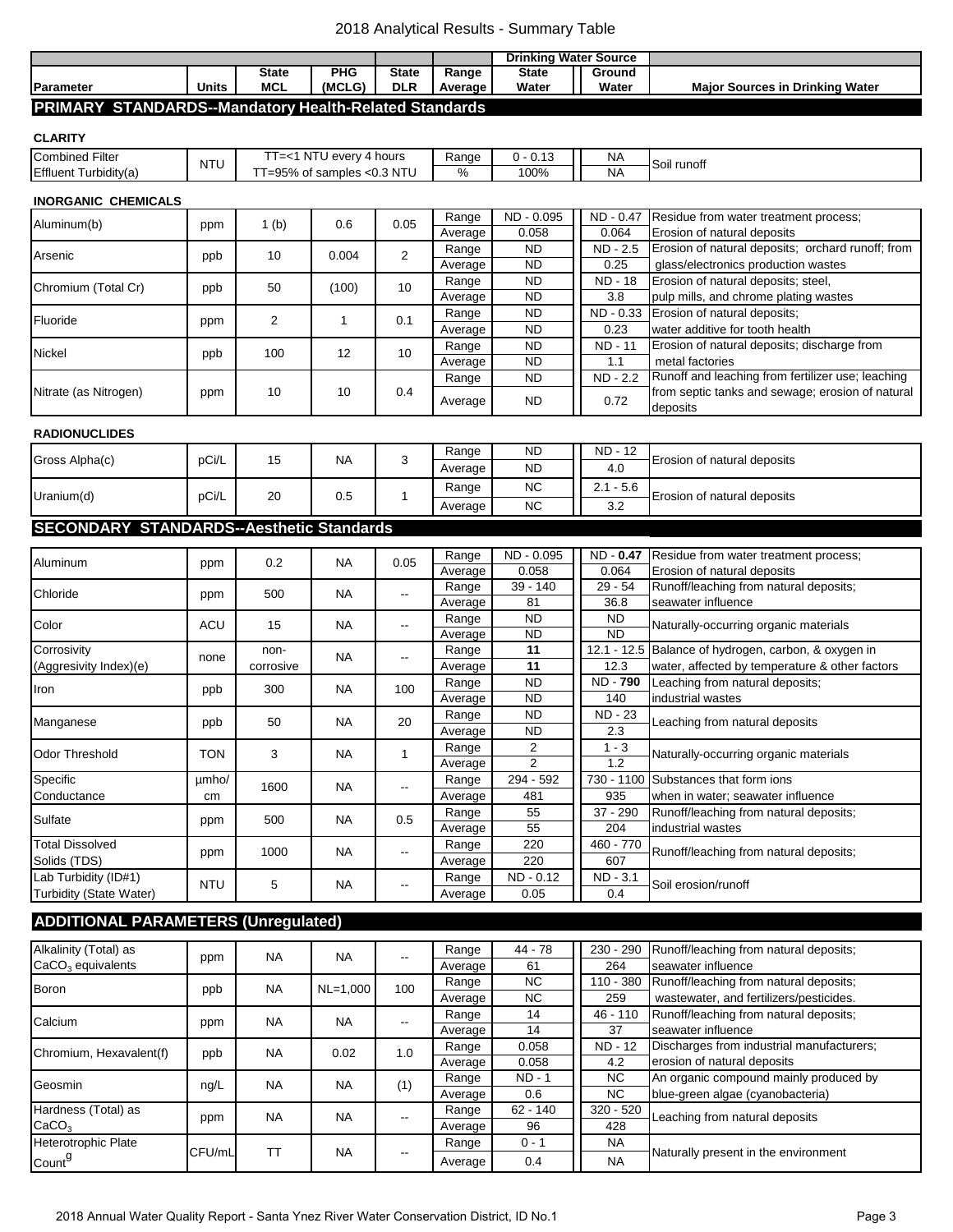#### 2018 Analytical Results - Summary Table (continued)

|                                            |             |                            | <b>Drinking Water Source</b> |                            |                  |                       |                        |                                                                            |
|--------------------------------------------|-------------|----------------------------|------------------------------|----------------------------|------------------|-----------------------|------------------------|----------------------------------------------------------------------------|
| Parameter                                  | Units       | <b>State</b><br><b>MCL</b> | <b>PHG</b><br>(MCLG)         | <b>State</b><br><b>DLR</b> | Range<br>Average | <b>State</b><br>Water | Ground<br>Water        | <b>Major Sources in Drinking Water</b>                                     |
| <b>ADDITIONAL PARAMETERS (Unregulated)</b> |             |                            |                              |                            |                  |                       |                        |                                                                            |
| Magnesium                                  | ppm         | <b>NA</b>                  | <b>NA</b>                    |                            | Range<br>Average | 7.7<br>7.7            | $46 - 60$<br>54        | Runoff/leaching from natural deposits;<br>seawater influence               |
| 2-Methylisoborneol (MIB)                   | ng/L        | <b>NA</b>                  | <b>NA</b>                    | <b>NA</b>                  | Range<br>Average | $ND - 1$<br>0.4       | NC.<br><b>NC</b>       | An organic compound mainly produced by<br>blue-green algae (cyanobacteria) |
| pH                                         | рH<br>Units | <b>NA</b>                  | <b>NA</b>                    | --                         | Range<br>Average | $7.8 - 8.7$<br>8.3    | $7.4 - 7.7$<br>7.5     | Runoff/leaching from natural deposits;<br>seawater influence               |
| Potassium                                  | ppm         | <b>NA</b>                  | <b>NA</b>                    |                            | Range<br>Average | 1.8<br>1.8            | $2.1 - 2.8$<br>2.5     | Runoff/leaching from natural deposits;<br>seawater influence               |
| Sodium                                     | ppm         | <b>NA</b>                  | <b>NA</b>                    |                            | Range<br>Average | 40<br>40              | $40 - 54$<br>47        | Runoff/leaching from natural deposits;<br>seawater influence               |
| <b>Total Organic Carbon</b><br>$(TOC)^{'}$ | ppm         | <b>TT</b>                  | <b>NA</b>                    | 0.30                       | Range<br>Average | $1.6 - 3.2$<br>2.1    | <b>NA</b><br><b>NA</b> | Various natural and manmade sources.                                       |
| Vanadium<br><b>International Action</b>    | ppb         | <b>NA</b>                  | $NL = 50$                    | 3                          | Range<br>Average | NC.<br><b>NC</b>      | <b>ND - 25</b><br>9    | Leaching from natural deposits;<br>industrial wastes                       |

## **Distribution System Water Quality**

#### **ORGANIC CHEMICALS**

|     | 80       | NA  | <b>NA</b>                | Range                  | $27 - 50$                | $5.0 - 31.4$                                |                                           |  |
|-----|----------|-----|--------------------------|------------------------|--------------------------|---------------------------------------------|-------------------------------------------|--|
| ppb |          |     |                          | Highest                | 42.8                     |                                             | By-product of drinking water chlorination |  |
|     |          |     |                          | <b>LRAA</b>            |                          |                                             |                                           |  |
|     |          |     |                          | Range                  | $8.3 - 12$               | ND - 16.9                                   |                                           |  |
| ppb | 60       | NA  | $1.2^{1}$                | Highest<br><b>LRAA</b> | 13.1                     | 6.9                                         | By-product of drinking water chlorination |  |
|     |          |     |                          |                        |                          |                                             |                                           |  |
|     | $MRDL =$ |     |                          | Range                  | $.76 - 3.2$              | --                                          | Measurement of the disinfectant           |  |
| ppm | 4.0      | 4.0 | $\overline{\phantom{a}}$ | Average                | 2.32                     | $\overline{\phantom{a}}$                    | used in the production of drinking water  |  |
|     | $MRDL =$ |     |                          | Range                  | $\overline{\phantom{a}}$ | 0.03 - 2.19 Measurement of the disinfectant |                                           |  |
| ppm | 4.0      | 4.0 | $\overline{\phantom{a}}$ | Average                | --                       | 1.35                                        | used in the production of drinking water  |  |
|     |          |     | $MRDLG =$<br>$MRDLG =$   |                        |                          |                                             | 22.7                                      |  |

#### **Abbrevations and Notes**

- (a) Turbidity (NTU) is a good indicator of the effectiveness of a filtration system. ACU = Apparent Color Units
- Monthly turbidity values for State Water are listed in the Secondary Standards section. CCWA = Central Coast Water Authority (b) Aluminum has a Secondary MCL of 0.2 ppb. CFU/ml = Colony Forming Units per milliliter
- (c) Gross alpha particle activity monitoring required every nine years for State Water; more DLR = Detection Limit for the Purpose of Reporting frequent monitoring is required for some groundwater based on detected levels. ID#1 = Santa Ynez River Water Conservation District,
- Reported average and range are from most recent sampling of all supply wells. **Improvement District No.1** (d) Uranium monitoring is dependent on measured gross alpha particle activity. LRAA - Locational Running Annual Average
- (e) AI ≥ 12.0 = Non-aggressive water NA = Not Applicable
	- AI (10.0 11.9) = Moderately aggressive water NC = Not Collected NC = Not Collected
	- $AI \le 10.0 =$  Highly aggressive water  $ND =$  Non-detect
	- Reference: ANSI/AWWA Standard C400-93 (R98) ng/L = nanograms per liter
- (f) There is currently no MCL for Hexavalent Chromim. The previous MCL of 10.0 ppb was NL = Notification Level withdrawn on September 11, 2017. NTU = Nephelometric Turbidity Units
- (g) Pour plate technique -- monthly averages. pci/L = PicoCuries per liter set in the pCi/L = PicoCuries per liter
- (h) TOCs are taken at the State Water treatment plant's combined filter effluent. ppb = parts per billion, or micrograms per liter (µg/L)
- (i) Compliance based on the LRAA of distribution system samples. Values reported are the ppm = parts per million, or milligrams per liter (mg/L) range of all 2018 sample results and highest locational running annual average. SI = saturation index
- (j) Monochloroacetic Acid (MCAA) has a DLR of 2.0 ug/L while the other four Haloacetic Acids TON = Threshold Odor Number have DLR's of 1.0 ug/L. **We are absolute that the control of the control of the control of the control of the control of the control of the control of the control of the control of the control of the control of the control**

#### **Footnotes: Abbreviations**

- 
- 
- 
- -
- 
- 
- 
- 
- 
- 
- 
- 
- 
- 
- 
- 
-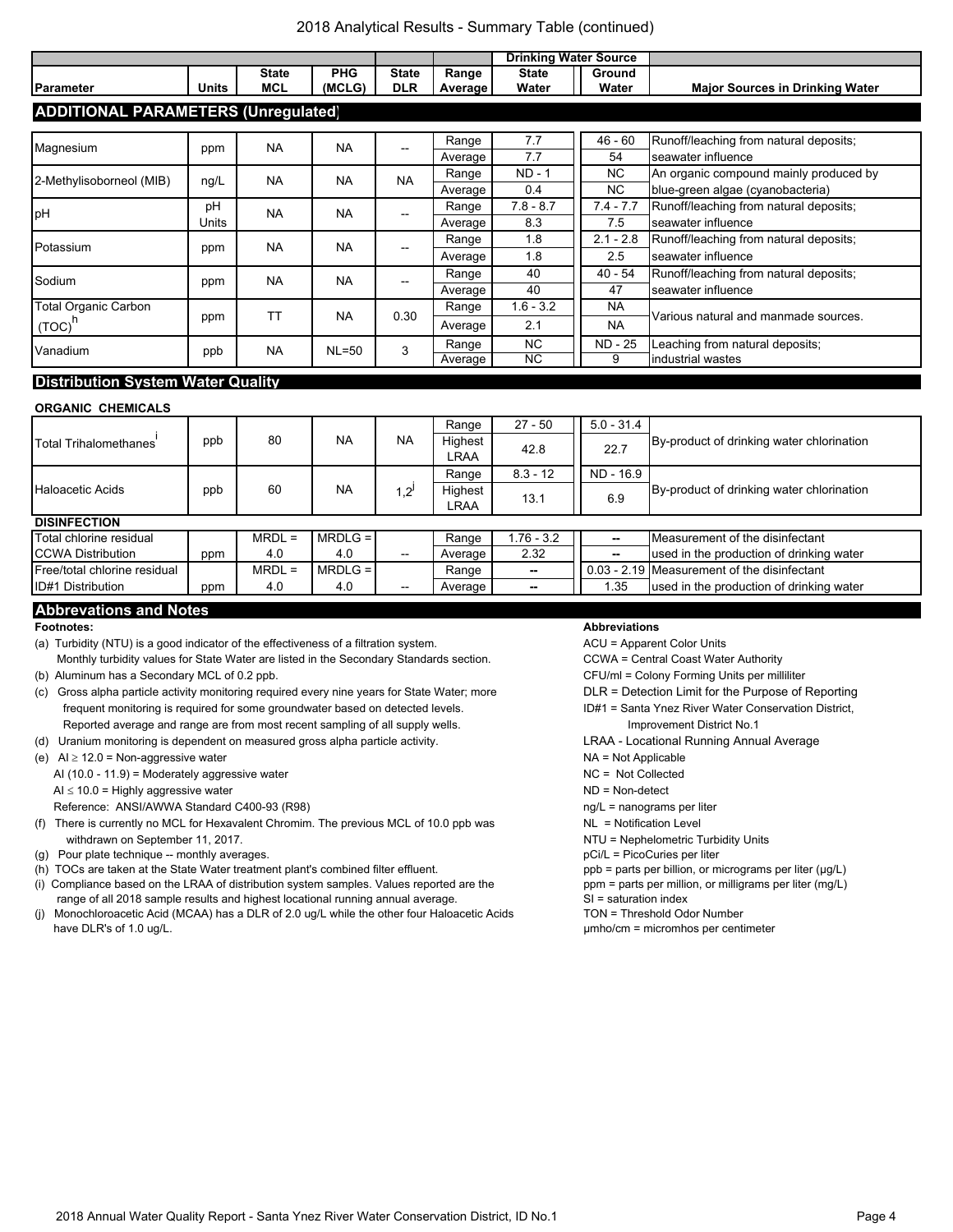# **Exceedance of Regulatory Standards**

l

The summary table of analytical results confirms that water served by the District met all primary drinking water standards during the 2018 reporting period. Secondary standards for iron and aluminum were exceeded in a single sample from one supply well (Well 24 – sampled March 2018), following a period of non-use. These secondary standards are designed to protect consumers against unpleasant aesthetic affects such as color, taste, odor, or the staining of plumbing fixtures or clothing. Well 24 is pumped directly to a 3.2-million-gallon reservoir prior to entering the distribution system so actual iron and aluminum concentrations delivered to District customers were much less due to blending of multiple sources (e.g., other wells) within the reservoir.

# **EPA Safe Drinking Water Hotline**

All drinking water, including bottled water, may reasonably be expected to contain at least small amounts of some contaminants. The presence of contaminants does not necessarily indicate that the water poses a health risk. More information about contaminants and potential health effects can be obtained by calling the U.S. Environmental Protection Agency's (USEPA) Safe Drinking Water Hotline (1-800-426-4791).

# **Additional Information Regarding Your Drinking Water**

# *Hexavalent Chromium (Cr6)*

Chromium is a naturally occurring metal present in ore deposits and rock types found in the nearby San Rafael Mountains, which make up a large portion of the Upland Basin watershed area that recharges the District's ground water wells. As a result, chromium (including Cr6) is present in the District's active Upland Basin water supply wells. On July 1, 2014, the State of California enacted a new MCL for Cr6 in drinking water of 10 ppb, previously regulated under the Total Chromium MCL of 50 ppb. However, the MCL was withdrawn on September 11, 2017, pending further evaluation and re-establishment of a new Cr6 MCL by the State Water Resources Control Board.

# *Lead in Schools*

Amendments to the California Health and Safety Code in October 2017 require Community Water Systems to perform lead testing, within their service area boundaries, at all public school sites constructed prior to January 1, 2010. All testing of lead in public schools (kindergarten – 12th grade) is required to be complete and reported to the State by July 1, 2019. In the spring of 2018, the District contacted all public and private schools within the District's service area to offer lead sampling of the drinking water sources (including cooking facilities) on each of the school sites. All of the public schools and nearly all of the private schools within the District's service area participated in the Lead Testing Program. All sampling of participating school site water systems was completed and reported to the State in the fall of 2018. Analytical results for all lead sampling conducted in both public and private school water systems were below the Action Level (AL) of 15 ppb. All results were reported directly to the schools and the California State Water Resources Control Board.

# *Recommendation for Customers with Special Water Needs*

Some people may be more vulnerable to contaminants in drinking water than the general population. Immunocompromised individuals such as people with cancer undergoing chemotherapy, persons who have undergone organ transplants, people with HIV/AIDS or other immune system disorders, some elderly and infants can be particularly at risk from infections. These people should seek advice about drinking water from their health care providers. USEPA/Centers for Disease Control (CDC) guidelines on appropriate means to lessen the risk of infection by *Cryptosporidium* and other microbial contaminants are available from the USEPA Safe Drinking Water Hotline, as referenced above.

# **Revised Total Coliform Rule**

All water systems are required to comply with the state Total Coliform Rule. Beginning April 1, 2016, all water systems are also required to comply with the federal Revised Total Coliform Rule. The new federal rule is intended to protect public health by ensuring the integrity of the drinking water distribution system and monitoring for the presence of microbials (i.e., total coliform and E. coli bacteria). The USEPA anticipates greater public health protection as the new rule requires water systems that are vulnerable to microbial contamination to identify and fix problems. Water systems that exceed a specified frequency of total coliform occurrences are required to conduct an assessment to determine if any sanitary defects exist. If found, these defects must be corrected by the water system. District bacteriological monitoring in 2018 indicated compliance with both the state Total Coliform Rule and federal Revised Total Coliform Rule and no MCL exceedance for total coliform or E. coli bacteria as noted in the following table.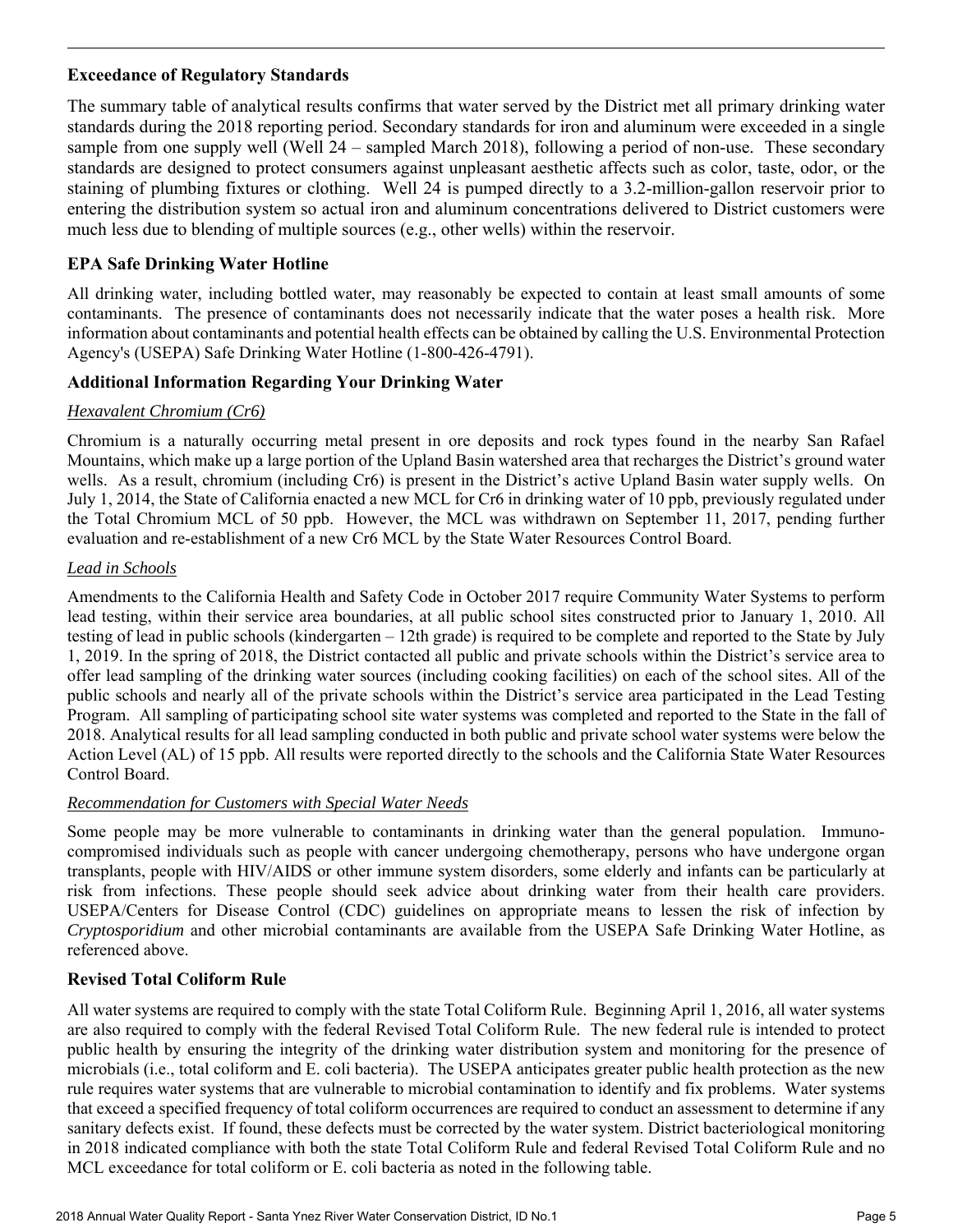| <b>SAMPLING RESULTS: DISTRIBUTION SYSTEM MONITORING</b> |                                                   |                                                  |                                     |                                      |              |                                                                                                                                       |              |                                            |  |  |  |  |
|---------------------------------------------------------|---------------------------------------------------|--------------------------------------------------|-------------------------------------|--------------------------------------|--------------|---------------------------------------------------------------------------------------------------------------------------------------|--------------|--------------------------------------------|--|--|--|--|
| Microbiological<br><b>Contaminants</b>                  | No. of<br><b>Samples</b><br>Required <sup>1</sup> | No. of<br><b>Samples</b><br><b>Collected</b>     | Highest No.<br>of Detections        | No. of Months in<br><b>Violation</b> |              | <b>MCL</b>                                                                                                                            |              | <b>Typical Source</b><br>of Bacteria       |  |  |  |  |
| Total Coliform<br>Bacteria                              | 160                                               | 208                                              | (In a month)                        | $\mathbf{0}$                         |              | More than 1 sample in<br>a month with a<br>detection                                                                                  | $\mathbf{0}$ | Naturally present<br>in the<br>environment |  |  |  |  |
| Fecal Coliform<br>or $E$ , coli                         | 160                                               | 208                                              | (In the year)                       |                                      | $\mathbf{0}$ | A routine sample and a<br>repeat sample detect<br>total coliform and<br>either sample also<br>detects fecal coliform<br>or $E$ , coli | 0            | Human and<br>animal fecal waste            |  |  |  |  |
| 2018<br>Lead & Copper <sup>2</sup>                      | No. of<br>samples<br>collected                    | 90 <sup>th</sup><br>percentile<br>level detected | <b>No. Sites</b><br>exceeding<br>AL | AL                                   | <b>MCLG</b>  | <b>Typical Source of Contaminant</b>                                                                                                  |              |                                            |  |  |  |  |
| Lead $(ppb)^3$                                          | 20                                                | <b>ND</b>                                        | $\mathbf{0}$                        | 15                                   | 0.2          | Internal corrosion of household water plumbing<br>systems; discharges from industrial manufacturers;<br>erosion of natural deposits.  |              |                                            |  |  |  |  |
| Copper (ppm)                                            | 20                                                | 0.310                                            | $\mathbf{0}$                        | 1.3                                  | 0.3          | Internal corrosion of household water plumbing<br>systems; erosion of natural deposits; leaching from<br>wood preservatives.          |              |                                            |  |  |  |  |

**Notes:** 

l

- **1.** *Three bacteriological samples per week are required based on the number of District service connections, as specified in the California Code of Regulations (CCR), Chapter 15, Title 22 (Domestic Water Quality and Monitoring). The District optionally monitors bacteria at a fourth location weekly to assure representative sampling of the entire distribution system.*
- **2.** *Sampling requirements are specified in the Lead and Copper Rule, CCR, Title 22 and are based on the population served. Samples are obtained from a representative sampling of customer's internal plumbing. Following initial sampling specified in CCR, Title 22, Chapter 17.5, representative sampling for lead and copper is required once every three years. The data summary displayed in the above table is from data obtained in August of 2018. The next scheduled sampling for lead and copper is in the summer of 2021*.
- **3**. *In 2018, the District sampled for lead in both public and private school water systems within the District's service area. See "Additional Information Regarding your Drinking Water" for more information.*

# **Surface Water Supply – The State Water Project**

As stated previously, the surface water from State Water Project (State Water) made up approximately 31 percent of the District's water supply for 2018. Runoff from the Sierra Nevada watershed travels more than 500 miles through the rivers, pipelines, and aqueducts that make up the State Water Project before reaching the District's Mesa Verde Pumping Station. This State Water is treated at the Polonio Pass Water Treatment Plant (PPWTP), a 43 million-gallon per day facility designed and constructed to treat all State Water served to San Luis Obispo and Santa Barbara Counties. The operation of the plant is the responsibility of the Central Coast Water Authority (CCWA), an agency formed in 1991 to finance, construct, and operate State Water treatment and delivery facilities on behalf of all Santa Barbara County participants in the State Water Project. CCWA conducts weekly testing of the treated State water at numerous locations along its 143-mile pipeline route to Santa Ynez to assure the delivery of the highest quality treated water to their (and our) customers. For more information about the treatment and delivery of State Water, please visit CCWA at the following web site: www.ccwa.com.

As a reminder, State Water is served throughout the District and is disinfected with chloramines as the final step in the raw water treatment process. Chloramine treatment is an effective disinfectant and has resulted in reduced taste and odor complaints. While chloramines do not pose a health hazard to the general population, they can be dangerous to people undergoing kidney dialysis unless the chloramines are reduced to acceptable levels. Dialysis patients should already be aware of this concern and be taking the proper precautions when receiving dialysis treatment. Additionally, **chloraminated water is toxic to fish**. Local pet and fish suppliers should be contacted regarding the necessary treatment of chloraminated water to assure it is safe for fish.